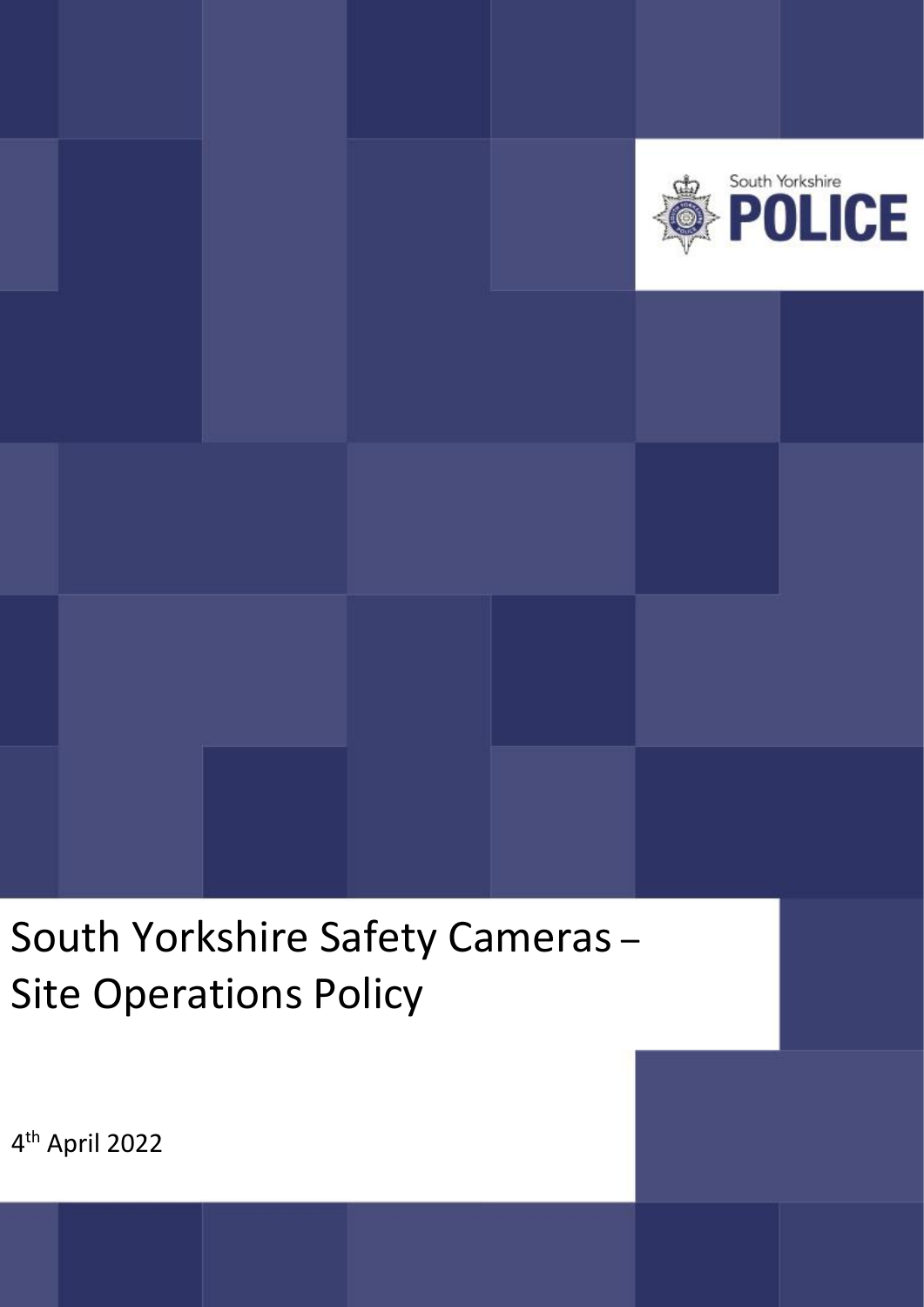| <b>Version Control</b> |                     |             |                                                                            |  |  |  |  |
|------------------------|---------------------|-------------|----------------------------------------------------------------------------|--|--|--|--|
| <b>Version</b>         | <b>Author</b>       | <b>Date</b> | <b>Changes</b>                                                             |  |  |  |  |
| 1.0                    | <b>Scott Dernie</b> | 31/01/2021  | Initial draft                                                              |  |  |  |  |
| 1.1                    | <b>Scott Dernie</b> | 07/12/2021  | Revision incorporating changes from Safer Roads<br>Manager - Joanne Wehrle |  |  |  |  |
|                        |                     |             |                                                                            |  |  |  |  |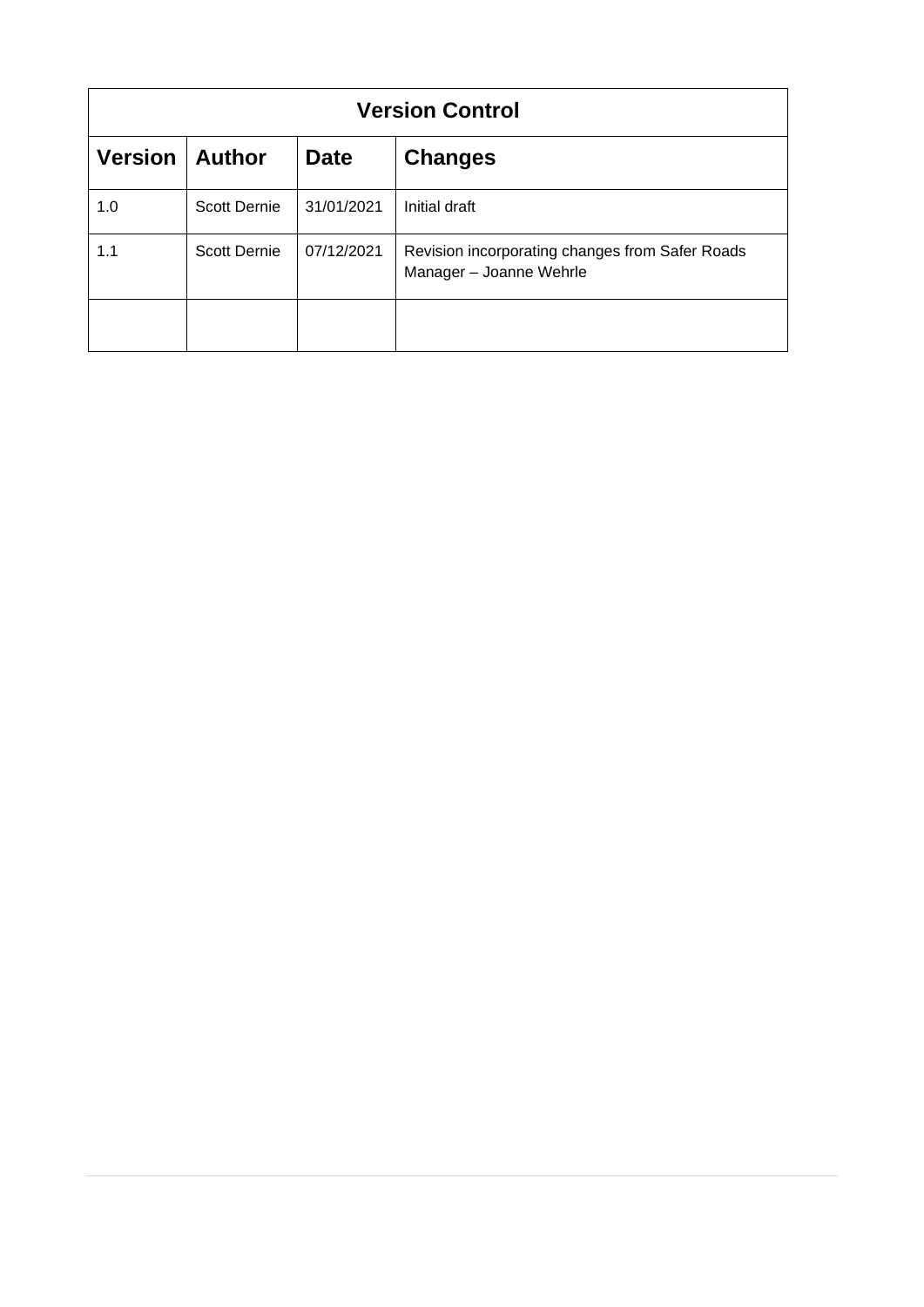# CONTENTS

| 1. |  |
|----|--|
| 2. |  |
| 3. |  |
|    |  |
| 4. |  |
|    |  |
| 5. |  |
|    |  |
| 6. |  |
|    |  |
| 7. |  |
|    |  |
| 8. |  |
|    |  |
| 9. |  |
|    |  |
|    |  |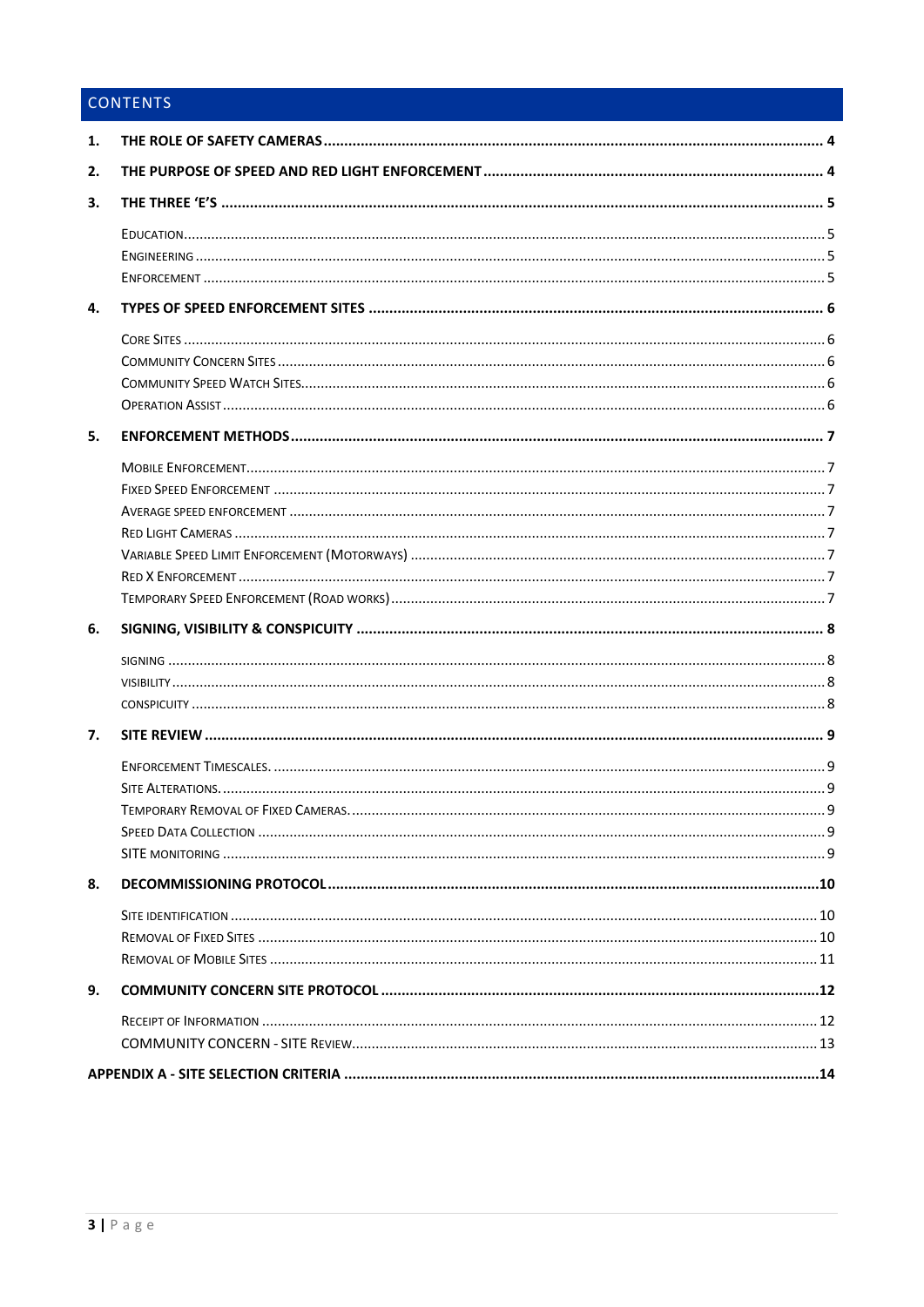## <span id="page-3-0"></span>1. THE ROLE OF SAFETY CAMERAS

Safety cameras have been in operation in South Yorkshire since 1993 when the local authorities within the county believed that speeding vehicles and red-light violations were a major causation factor in many collisions. In those early days, the cameras and street equipment were provided and paid for by the local authorities out of their own budgets. The cameras were operated by South Yorkshire Police. The cost of this operation was funded from the general police budget and officers were abstracted from other police duties to carry out 'speed reduction' duties. All fines imposed were paid through the courts and retained by the government. Site selection at this time was unclear with no hard and fast rules to determine the deployment of the cameras. Some local authorities invested more heavily in fixed speed cameras sites than others. These sites have become known as 'legacy sites.

In April 2002, South Yorkshire Safety Cameras (SYSC) commenced in line with the new national policy (The National Safety Camera Programme in England and Wales). Both fixed and mobile cameras operated in accordance with national rules issued by the Department for Transport. These included painting all fixed speed camera housings yellow to make them more conspicuous, positioning them so they could easily be seen, improved and additional signage and strict casualty reduction and speed data criteria regarding locations.

This arrangement ended on 1st April 2007 (DfT Circular 01/2007). "The move gives local authorities, the police and other local partners greater freedom and flexibility to pursue whichever locally agreed mix of road safety measures they see fit in order to reduce road casualties in their area. With this also comes greater local accountability for the future deployment and operation of cameras".

## <span id="page-3-1"></span>THE PURPOSE OF SPEED AND RED LIGHT ENFORCEMENT

To secure a high level of compliance with existing speed limits and light controlled junctions has the potential to deliver the following benefits:

- Reduced casualties, in terms of both numbers and severity.
- Reduced demand upon the Health Service.
- Reduced conflict between motor vehicles and other road users.
- A calmer and more free-flowing traffic environment.
- Improved quality of life in local communities.

Effective Speed and Red-Light Enforcement will contribute to the following Government Policies.

- DfT "The Road Safety Statement 2019 A Lifetime of Road Safety Moving Britain Ahead" July 2019
- Community Safety Strategies (Crime & Disorder Act, Section 17 Police and Justice Act 2006)
- The Human Rights Act 1998.

This enforcement is carried out by the South Yorkshire Safety Cameras on behalf of and adhering to the Speed Enforcement Policy of South Yorkshire Police.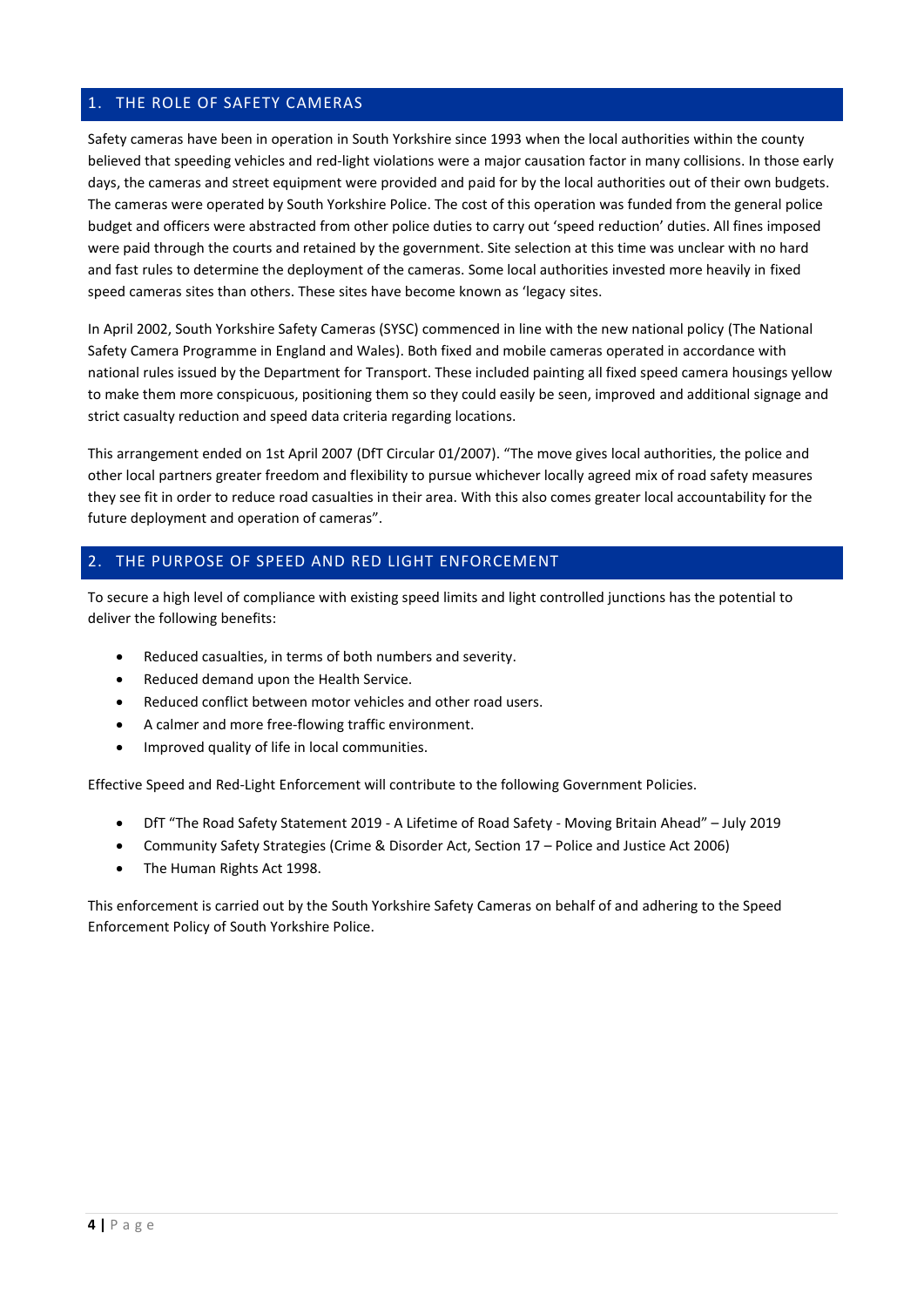## <span id="page-4-0"></span>3. THE THREE 'E'S

One of the key objectives is to alter the attitude of drivers about the speed at which they should drive, and to achieve a more responsible attitude to speed. This will be accomplished by a combination of "the three E's" of road safety.

### <span id="page-4-1"></span>**EDUCATION**

The Safer Roads Partnership sets outs its approach to road safety Education, Training and Publicity in its strategy "[Making South Yorkshire Roads Safer: The Way Forward: A Safer Roads Partnership Strategy 2017-2026](https://sysrp.co.uk/SYSRP/media/SYSRPMedia/Content/WhoWeAre/Strategies%20and%20plans/SRP-Strategy-Making-SY-Roads-Safer-2017-2026.pdf)".

There is a need for extensive education and training programmes, capturing hearts and minds of road users across all age groups; additionally, there is a need to highlight links between inappropriate speed, collisions, and quality of life.

Some of the work may be directed at user-groups (e.g., motorcyclists) or areas (e.g., disadvantaged communities).

Flexibility from changes in safety camera activity and funding have led to speed awareness training being made available to a greater number of errant drivers.

#### <span id="page-4-2"></span>**ENGINEERING**

Engineering measures which may be used, separately or in combination, to encourage safer or more responsible driving, include traffic calming schemes, improved warning signs and road markings, vehicle-activated signs, and changes to speed limits.

Traffic calming schemes generally evolve as part of the Local Transport Plan highway improvement programme and are prioritised based on a detailed examination of casualty data. They may be targeted at a specific location (e.g., a particular junction or bend), or at a length of a particular route.

Other schemes may arise from work on School Travel Plans or similar initiatives. Vehicle-activated signs are a tool available for use in speed management and casualty reduction. The technology is still advancing, with the signs becoming more compact and reliable, and power sources other than mains power becoming more practicable.

#### <span id="page-4-3"></span>**ENFORCEMENT**

Enforcement of speed limits is the responsibility of the Police and is appropriate where other approaches to casualty reduction are not possible, or where they have been tried but significant levels of speeding and/or casualties continue to occur.

Speed limit enforcement currently takes four forms, Safety Cameras, Community Speed Watch, Local Policing, and the Road Policing Unit.

To date, camera sites (fixed and mobile) have been justified using DfT guidelines, which require a certain level of speed limit contravention, and an existing casualty record. These guidelines also allow for mobile enforcement to be deployed at sites (known as "Community Concern" sites) where speed limit contravention exists, but casualty levels are not high enough to justify a camera site using the normal criteria.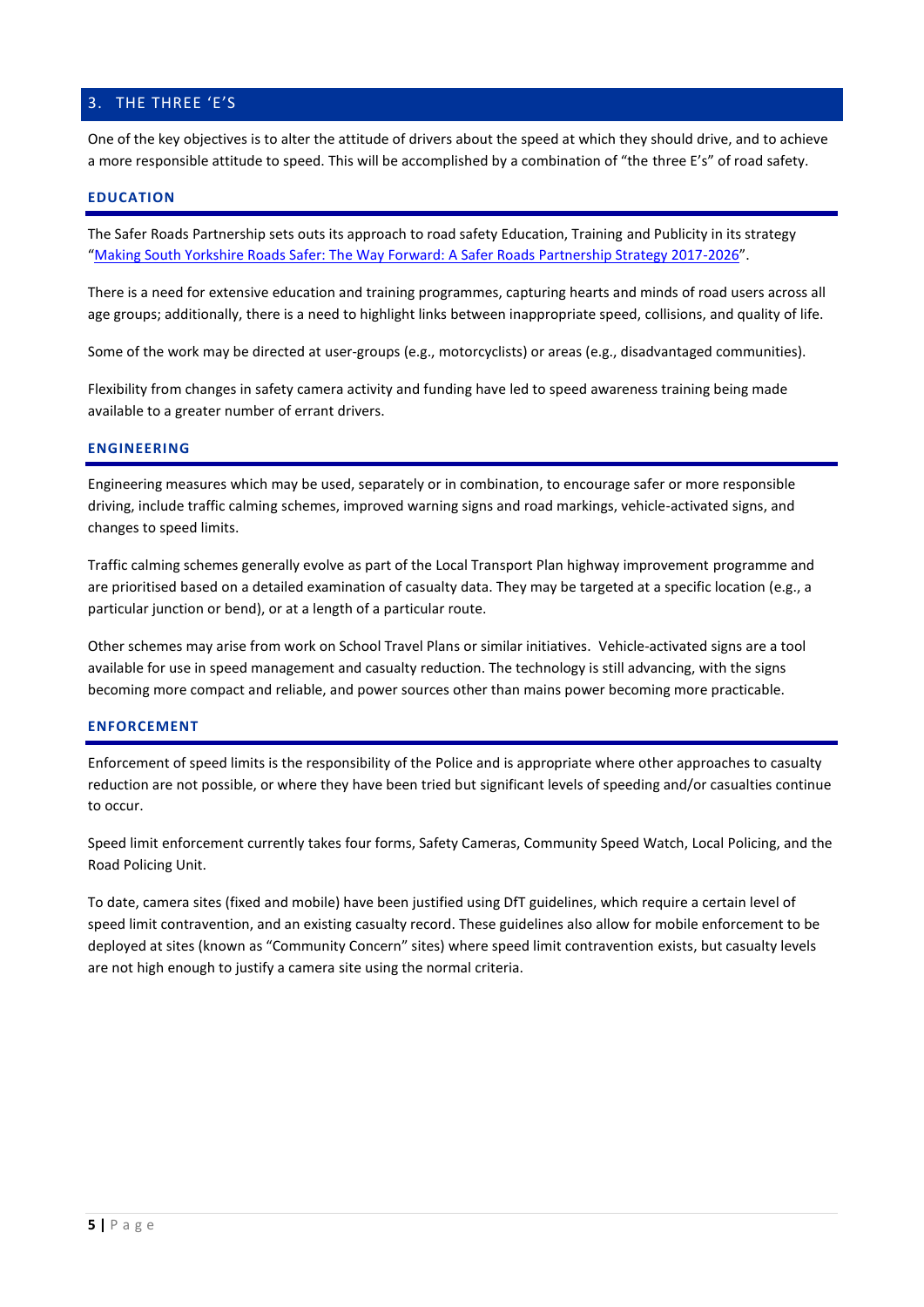## <span id="page-5-0"></span>4. TYPES OF SPEED ENFORCEMENT SITES

### <span id="page-5-1"></span>**CORE SITES**

Core sites are locations which when first introduced met the site selection criteria (APPENDIX A - [SIte Selection](#page-13-0)  [Criteria\)](#page-13-0).

### <span id="page-5-2"></span>**COMMUNITY CONCERN SITES**

These are sites where a local community requests enforcement at a particular location or on a particular route where traffic speeds are causing concern for road safety. Community Concern sites must meet their own specific site selection criteria and will be operated at periodically, dependant on the enforcement strategy in use at the time.

The enforcement of the community sites will not be carried out exclusively by South Yorkshire Safety Cameras. These sites may also be enforced by District Officers, PCSO's and Special Constabulary Officers.

### <span id="page-5-3"></span>**COMMUNITY SPEED WATCH SITES**

These are sites where a local community requests enforcement at a particular location or on a particular route where traffic speeds are causing concern for road safety and where it is believed a period of educating motorists would be of benefit.

### <span id="page-5-4"></span>**OPERATION ASSIST**

In recognition of the DfT' s move to give local authorities and the Police greater freedom and flexibility to pursue locally determined road safety measures to reduce casualties, SYSC intends to use its resources to support the Neighbourhood Policing Teams of South Yorkshire. SYSC will engage in intelligence-led enforcement in support of the Police. This element of the enforcement will be decided on an operation-by-operation basis. The duration of the enforcement at these sites will be for the pre-planned event only.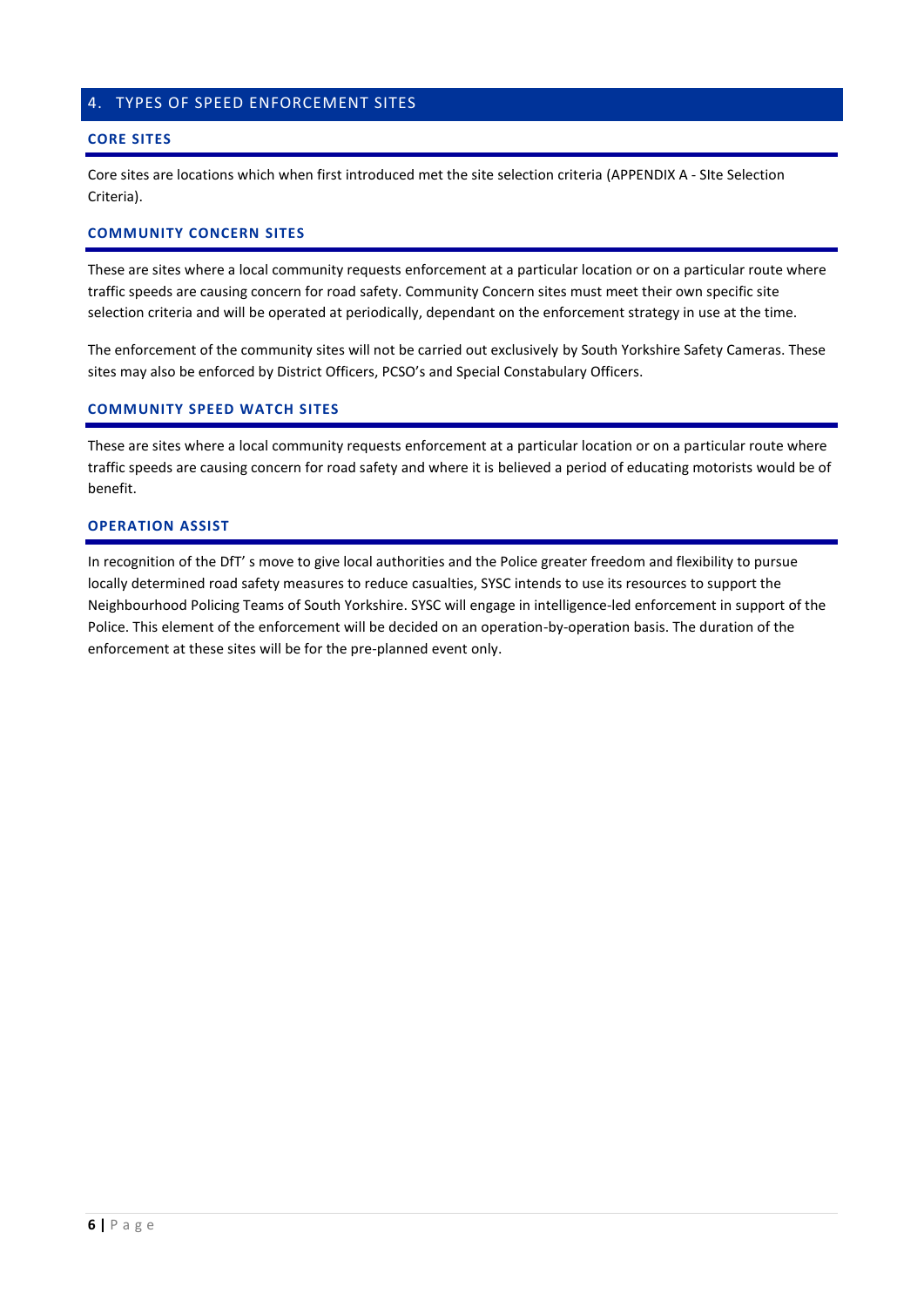## <span id="page-6-0"></span>5. ENFORCEMENT METHODS

### <span id="page-6-1"></span>**MOBILE ENFORCEMENT.**

These are sites where mobile speed camera enforcement is carried out on a rotational deployment basis, dependant on the enforcement strategy in use. These are set up by the roadside and are attended by a police staff enforcement officer. This type of enforcement may also be operated at fixed speed sites to compliment that enforcement or at times when the fixed site is non-operational.

### <span id="page-6-2"></span>**FIXED SPEED ENFORCEMENT**

These are sites where fixed speed camera housings are installed with cameras operating either continuously or rotationally. These cameras are unattended automated detection devices and typically enforce road lengths where there has been a concentrated cluster of injury collisions.

#### <span id="page-6-3"></span>**AVERAGE SPEED ENFORCEMENT**

These are locations where average speed (time over distance) cameras are installed and in operation. This type of speed camera involves two or more cameras measuring average camera to camera speed, based on a calculation of the distance between the cameras and the time taken to travel between these points.

#### <span id="page-6-4"></span>**RED LIGHT CAMERAS**

Traffic Light controlled junctions where red light cameras are installed, and enforcement is undertaken either continuously or rotationally. These cameras are used to detect offences where vehicles are failing to stop at the redlight signal. These cameras are unattended automated detection devices.

#### <span id="page-6-5"></span>**VARIABLE SPEED LIMIT ENFORCEMENT (MOTORWAYS)**

M1 J30 to J35a through South Yorkshire is a SMART Motorway. This enables Highways England to implement variable speed limits to reduce the effects of both congestion and poor air quality. Whilst these variable speed limits are in operation then speed enforcement will be carried out using Highways England's HADECS3 enforcement system. A Memorandum of Understanding exists between Highways England and South Yorkshire Police for this enforcement.

### <span id="page-6-6"></span>**RED X ENFORCEMENT**

M1 J30 to J35a through South Yorkshire is a SMART Motorway. Highways England are in the process of upgrading its SMART Motorways to be able to detect offences whilst a Red X is being displayed.

## <span id="page-6-7"></span>**TEMPORARY SPEED ENFORCEMENT (ROAD WORKS)**

These sites are at locations on the Highways England's Strategic Road Network (motorways and trunk roads) where temporary speed limits have been imposed due to road works being carried out. These temporary speed limits are to ensure against the additional risk of collisions and to protect the workforce. Due to the Health and Safety risks involved, only fixed enforcement will be considered at these sites. These sites are not subject of any site selection criteria. These sites are discussed on a case-by-case basis between Highways England, their approved contractors, the equipment contractors, South Yorkshire Police and South Yorkshire Safety Cameras. A Service Level Agreement is put in place for all schemes.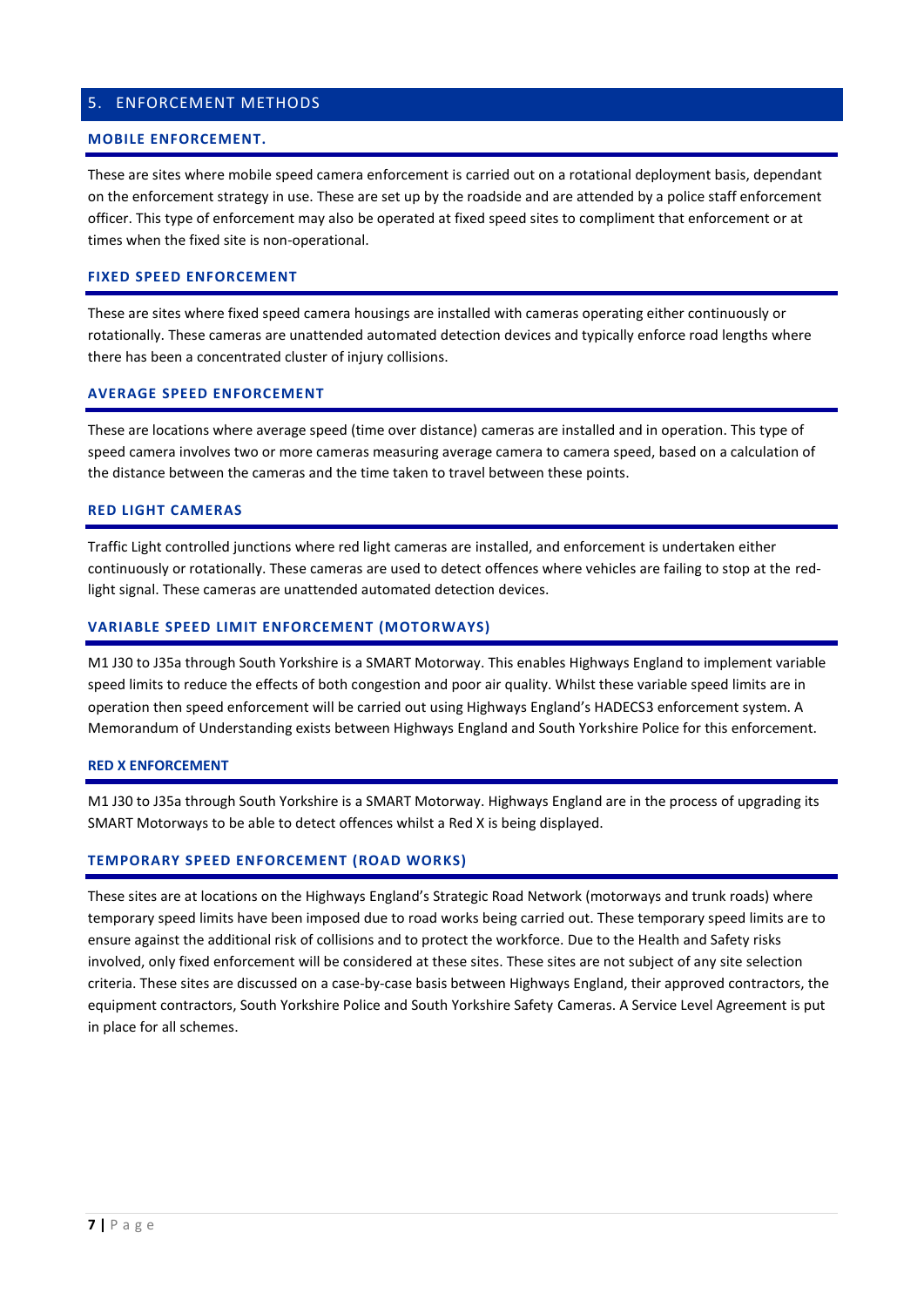## <span id="page-7-0"></span>6. SIGNING, VISIBILITY & CONSPICUITY

It is the practice of SYSCs to carry out high profile enforcement wherever possible. This is to encourage drivers to slow down and comply with the speed limit.

### <span id="page-7-1"></span>**SIGNING**

All core camera sites, either fixed or mobile, will continue to be signed in accordance with the guidance outline in the Department of Transport Circular 01/2007.

In considering enforcement at other sites referred to in this document (such as Community Concern sites), the use and installation of signs will be a matter for SYSC in consultation with its partners.

#### <span id="page-7-2"></span>**VISIBILITY**

We will continue to follow guidance outline in the Department of Transport Circular 01/2007 in that:

Depending upon the enforcement method used, speed camera housings (including tripod-mounted cameras) or the camera operator or the mobile enforcement vehicle should be clearly visible from the driver's viewpoint at the following minimum visibility distances:

- 60 metres where the speed limit is 40 mph or less.
- 100 metres at all other speed limits.

#### <span id="page-7-3"></span>**CONSPICUITY**

SYSC enforcement vehicles will for now, continued to be are clearly liveried as Police operational vehicles making them visible and conspicuous.

All fixed site camera housings, both speed and red light are painted yellow to enhance visibility.

**Contrary to popular belief, the law does not require drivers to be warned about the presence of safety cameras.** 

**This camera signing, visibility and conspicuity guidance has no bearing on the enforcement of offences. Non-compliance with this guidance does not provide any mitigation of, or defence for, an alleged offence committed under current UK law.**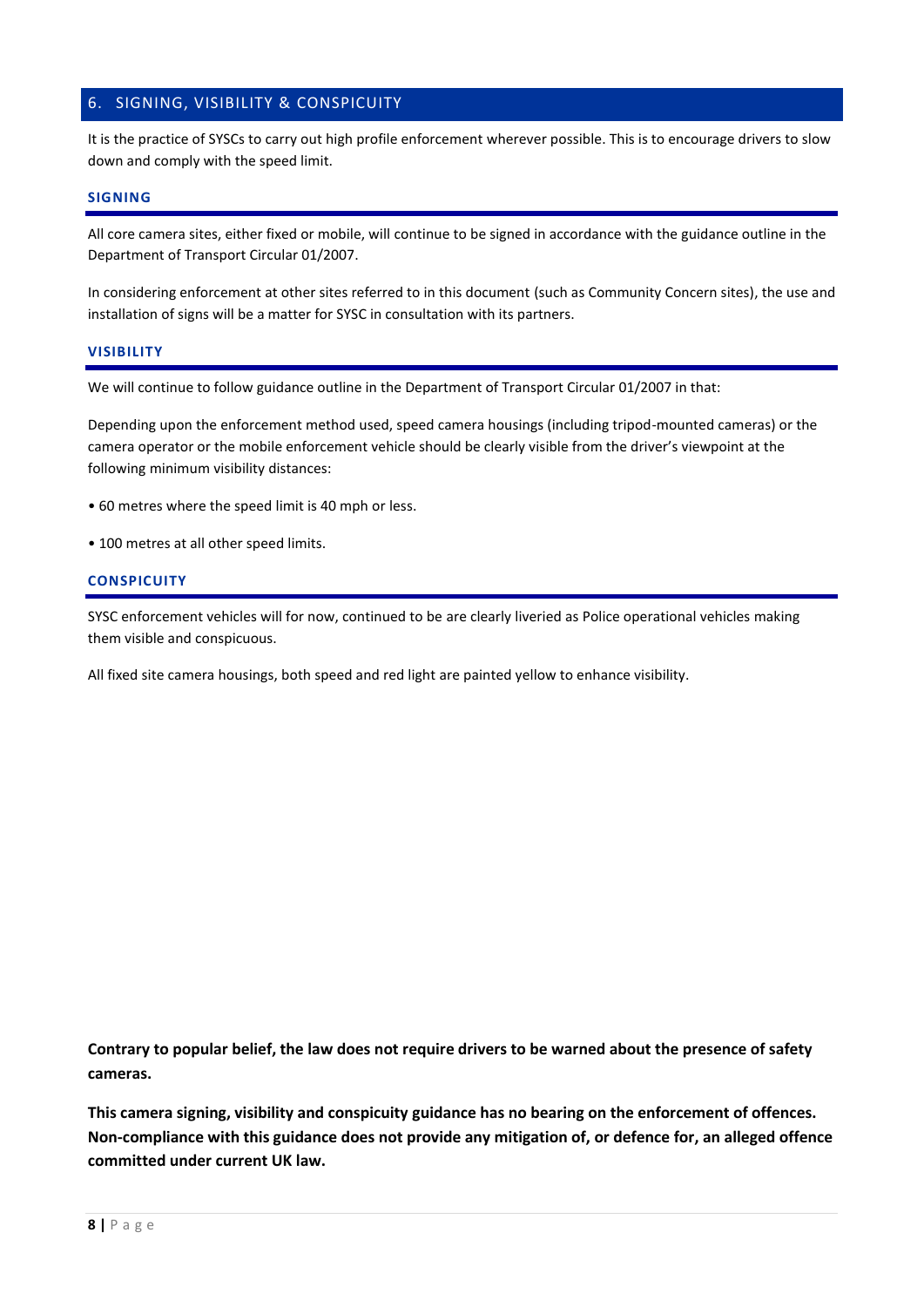## <span id="page-8-0"></span>7. SITE REVIEW

#### <span id="page-8-1"></span>**ENFORCEMENT TIMESCALES.**

All selected sites should be enforced for a minimum of 3 years to a maximum of 5 years before being reviewed.

This is to allow time for statistical records to be retained over that time period, which are compared, for evaluation against previous records.

### <span id="page-8-2"></span>**SITE ALTERATIONS.**

A review should take place if there have been any substantial road changes involving road layout, substantive installations, or priorities. Minor signing and lining changes should not require a full review of the site.

### <span id="page-8-3"></span>**TEMPORARY REMOVAL OF FIXED CAMERAS.**

If at any time due to road repairs, alterations etc, a fixed camera housing needs to be temporarily removed to afford those road works to take place, consideration should be given to having a Site Review prior to re-installing the fixed camera. This may be an appropriate time for reviewing the site as the engineering undertaken may result in lower road speeds.

#### <span id="page-8-4"></span>**SPEED DATA COLLECTION**

Both permanent and temporary tube surveys are conducted at sites using roadside automated traffic counters.

A single web-based portal is used for the collation and analysis of all the data from both temporary and permanent counters, allowing much greater scope to integrate speed data into the enforcement strategy.

The system enables consideration to be given to time of day, day of week and seasonal patterns when scheduling the enforcement activity as well as providing a 'one-stop shop' for all casualty reduction partners to access speed, traffic flow, vehicle class and other measures of traffic behaviour from around the county.

#### <span id="page-8-5"></span>**SITE MONITORING**

Sites are monitored using offence data together with data from the AccsMap system – collisions within camera site polygons are extracted and scored using the DfT' s 5:1 KSI: Slight scoring method. Sites are then ranked and used by the Enforcement Team to prioritise their activity (see Enforcement Strategy).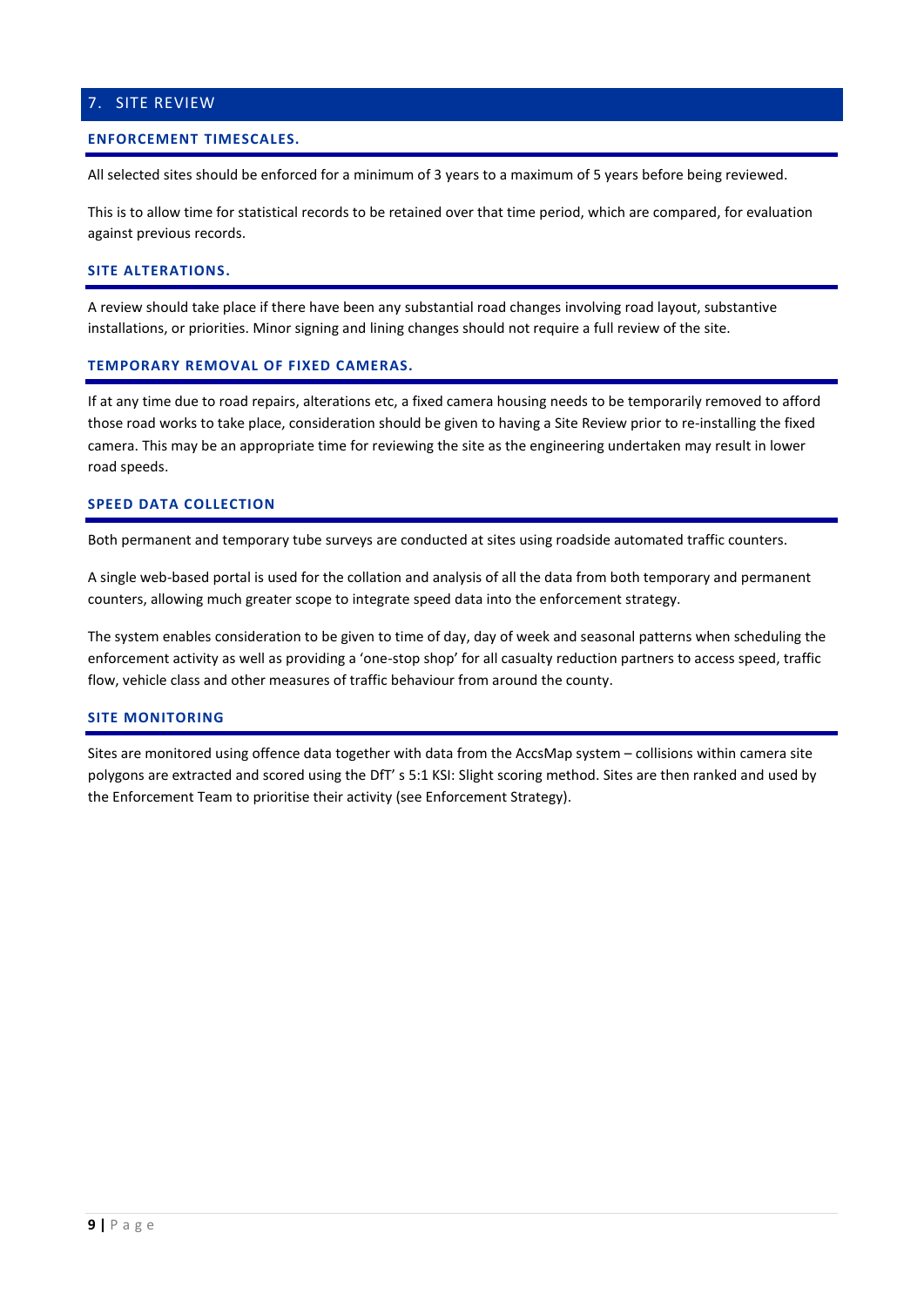## <span id="page-9-0"></span>8. DECOMMISSIONING PROTOCOL

#### <span id="page-9-1"></span>**SITE IDENTIFICATION**

In order that a consistent and logical approach is taken to decommissioning, the following protocol will be adopted:

• for sites where an engineering or other solution has clearly reduced or eliminated the hazard of speed related collisions, the site will be decommissioned.

• for fixed sites where there have been no casualties for at least 3 years and speed surveys indicate an 85th percentile below the NPCC enforcement thresholds (but there have been no significant changes to road design or layout) the site will be considered for a phased withdrawal.

• for mobile sites where there have been no KSI casualties for at least 3 years and speed surveys indicate an 85th percentile below the NPCC enforcement thresholds (but there have been no significant changes to road design or layout) the site will be considered for a phased withdrawal.

## <span id="page-9-2"></span>**REMOVAL OF FIXED SITES**

Full consideration must be given to all the potential risks associated with the removal of a camera site.

Speed cameras are intended to be highly visible in order to enhance their ability to achieve compliance with the speed limit. The removal of such a visual deterrent to potential speed violations at the specified location should not be undertaken without an alternative measure being considered to maintain that deterrent effect.

This protocol allows for a measured decision to be taken by SYSC and the Local Authority when carrying out a phased decommissioning.

**Phase One** Prior to the 'mothballing' (i.e., the housing is covered to clearly indicate that it is no longer in use) a speed survey will be conducted.

**Phase Two** The camera housing is 'mothballed'. Speed surveys are taken at appropriate locations for a period of up to 6 months to determine the effect of 'mothballing' on vehicle speeds.

**Phase Three** Prior to the removal of the housing and pole, the agreed alternative method e.g., mobile enforcement, use of vehicle activated signs etc., is prepared and commissioned.

The housing and pole are removed from the site. The power supply is made safe but remains *in situ*. This will enable the restoration of the site to be undertaken quickly should the need arise.

**Phase Four** If mobile enforcement is the chosen alternative intervention, location is to be reviewed as outlined below.

It is the responsibility of the relevant Local Authority to remove any roadside furniture and any associated camera signage.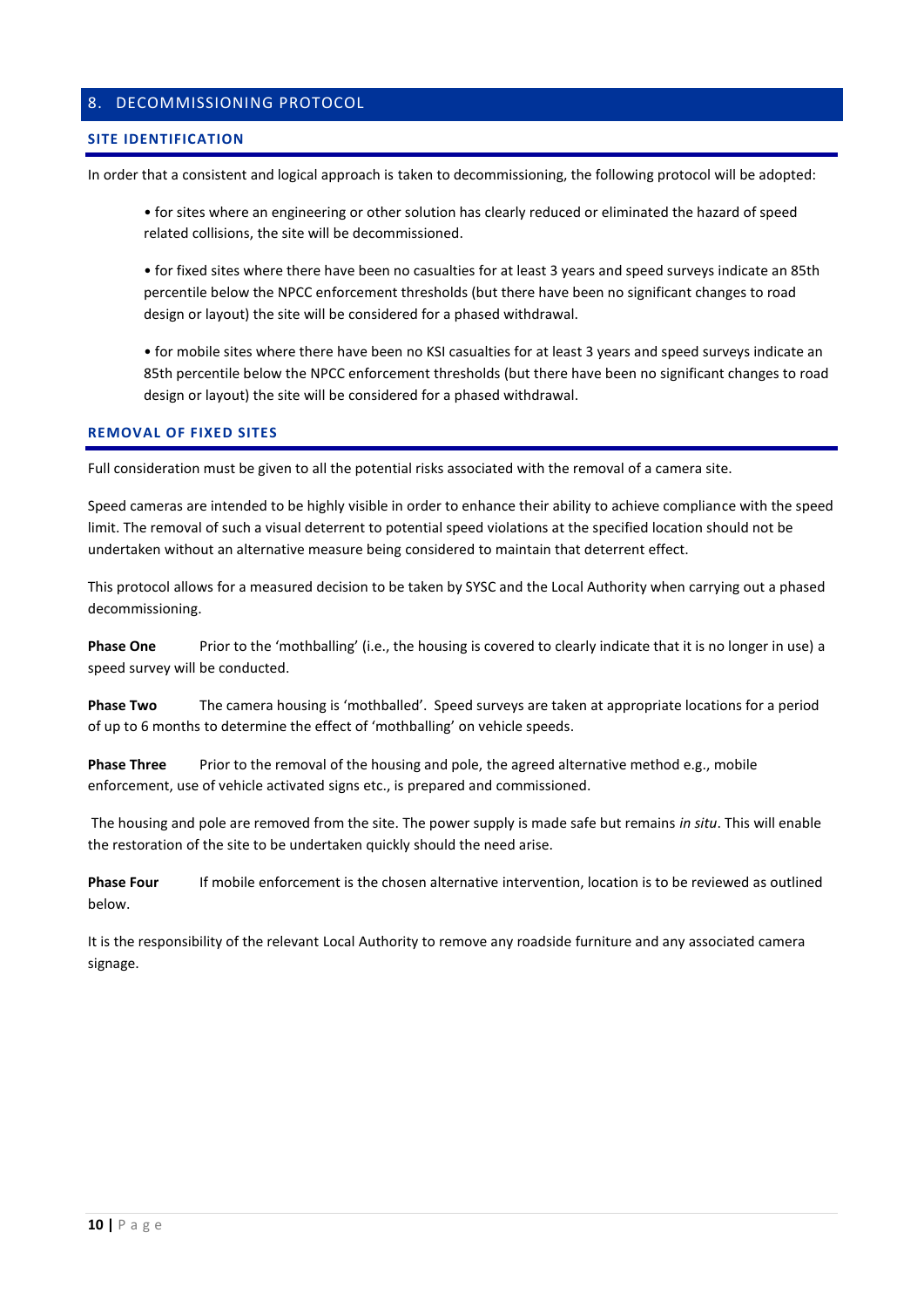## <span id="page-10-0"></span>**REMOVAL OF MOBILE SITES**

Mobile sites considered for decommissioning will follow a phased approach similar to fixed sites.

- All sites will be reviewed using the published DfT Road Safety Casualty Data each year.
- For any site for where there have been no KSI (Killed or Seriously Injured) for at least 3 years and speed surveys indicate an 85th percentile below the NPCC enforcement thresholds, the site will be subject to a reduction in deployments.
- If after the fourth consecutive year, no further KSI occur, then the site will be removed permanently from the enforcement list.
- It is the responsibility of the relevant Local Authority to remove any associated camera signage.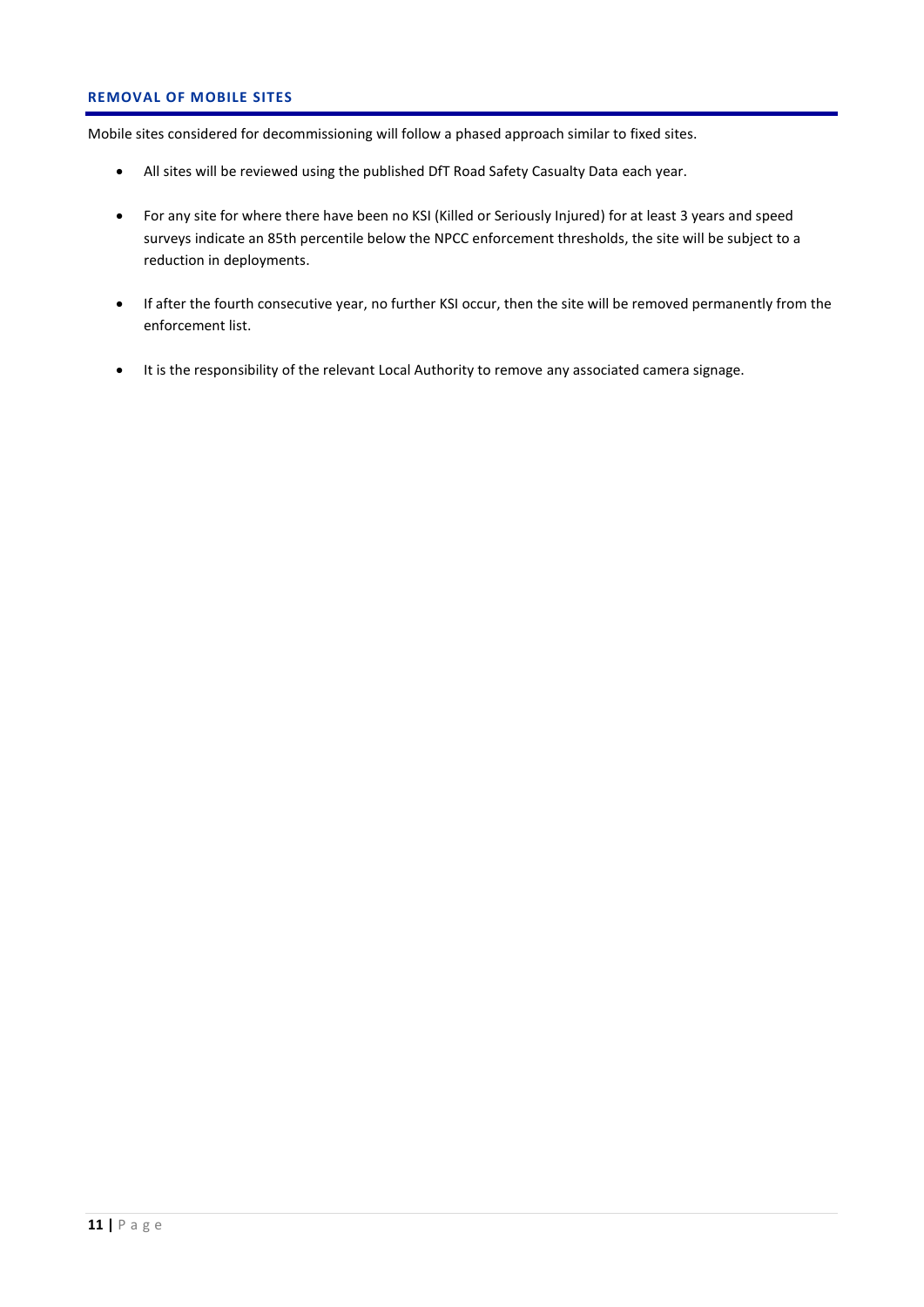## <span id="page-11-0"></span>9. COMMUNITY CONCERN SITE PROTOCOL

South Yorkshire Safety Cameras aim is to deliver casualty reduction on the county's road network making them safer for all road users.

In keeping with the Neighbourhood Policing in South Yorkshire and Commissioners Police & Crime Plan 2017-21 (renewed 2019) it is our intention to respond to community concerns relating to drivers using excessive or inappropriate speeds.

### <span id="page-11-1"></span>**RECEIPT OF INFORMATION**

On receipt of information by SYSC relating to excessive or inappropriate speed, a record will be created in the Community Concern database.

The following process will then be followed:



If a site is selected for enforcement, the frequency of site visits would be determined by the PIC data.

|                             | Priority | Anticipated visits per month |
|-----------------------------|----------|------------------------------|
| PIC with 5:1 score $\geq$ 9 | High     | 4                            |
| PIC with 5:1 score $\leq 8$ | Medium   |                              |
| No PIC at sight             | Low      |                              |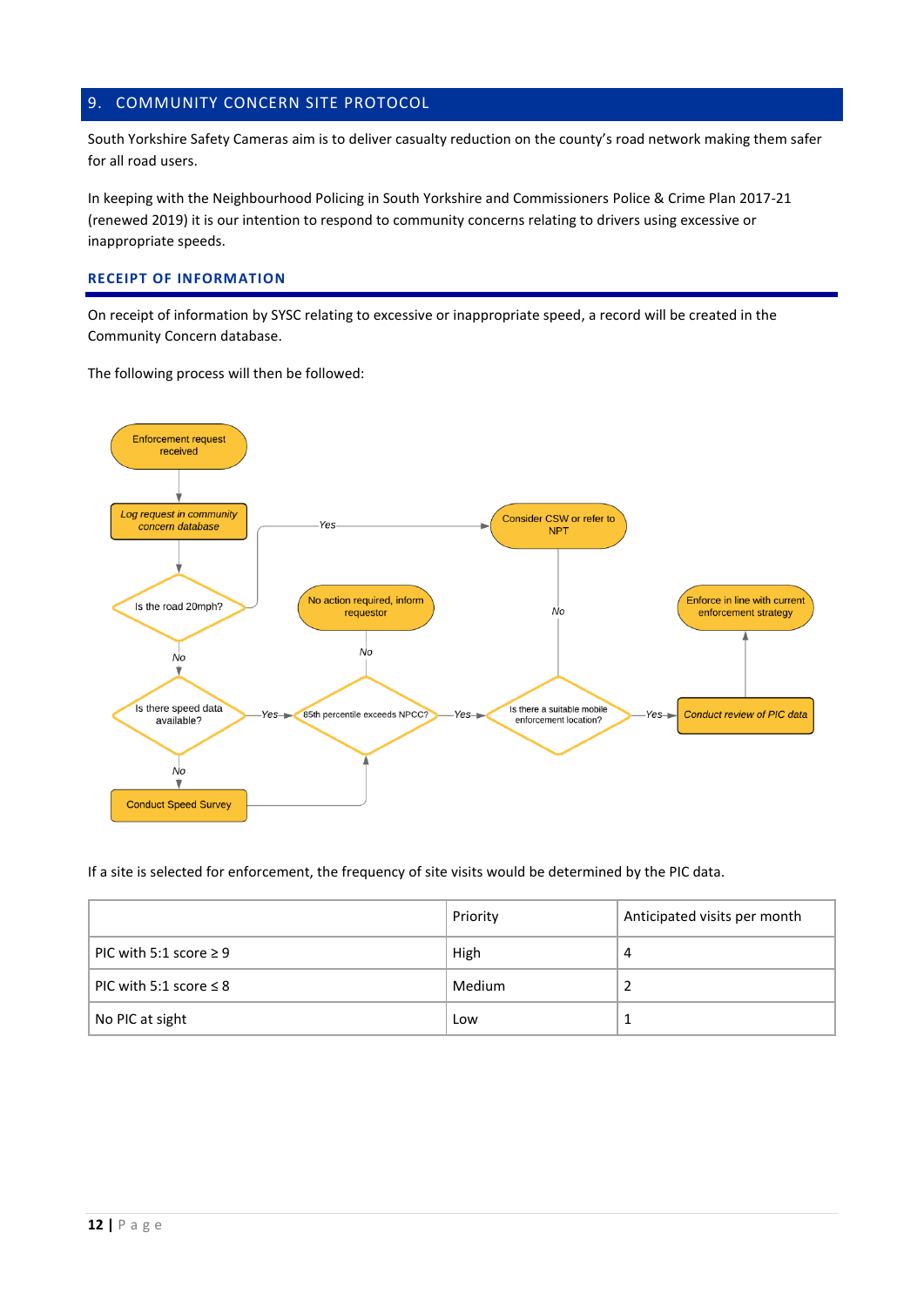## <span id="page-12-0"></span>**COMMUNITY CONCERN - SITE REVIEW**

Once enforcement is agreed, this will be carried out for a twelve-month period. Offence levels will be monitored throughout this period.

If monitoring shows offence levels decreasing after this period, then a further speed survey will be carried out. If this shows the 85<sup>th</sup> percentile speeds have reduced below the NPCC thresholds, then enforcement will cease.

If monitoring of offence levels shows no decrease, then enforcement will continue for a further twelve-month period before further review.

If after this second enforcement period is completed the problem still exists, the Local Authority should consider an engineering solution.

If this is not deemed appropriate, then the site should be considered for adopting as a core site and reference be made to the site selection criteria.